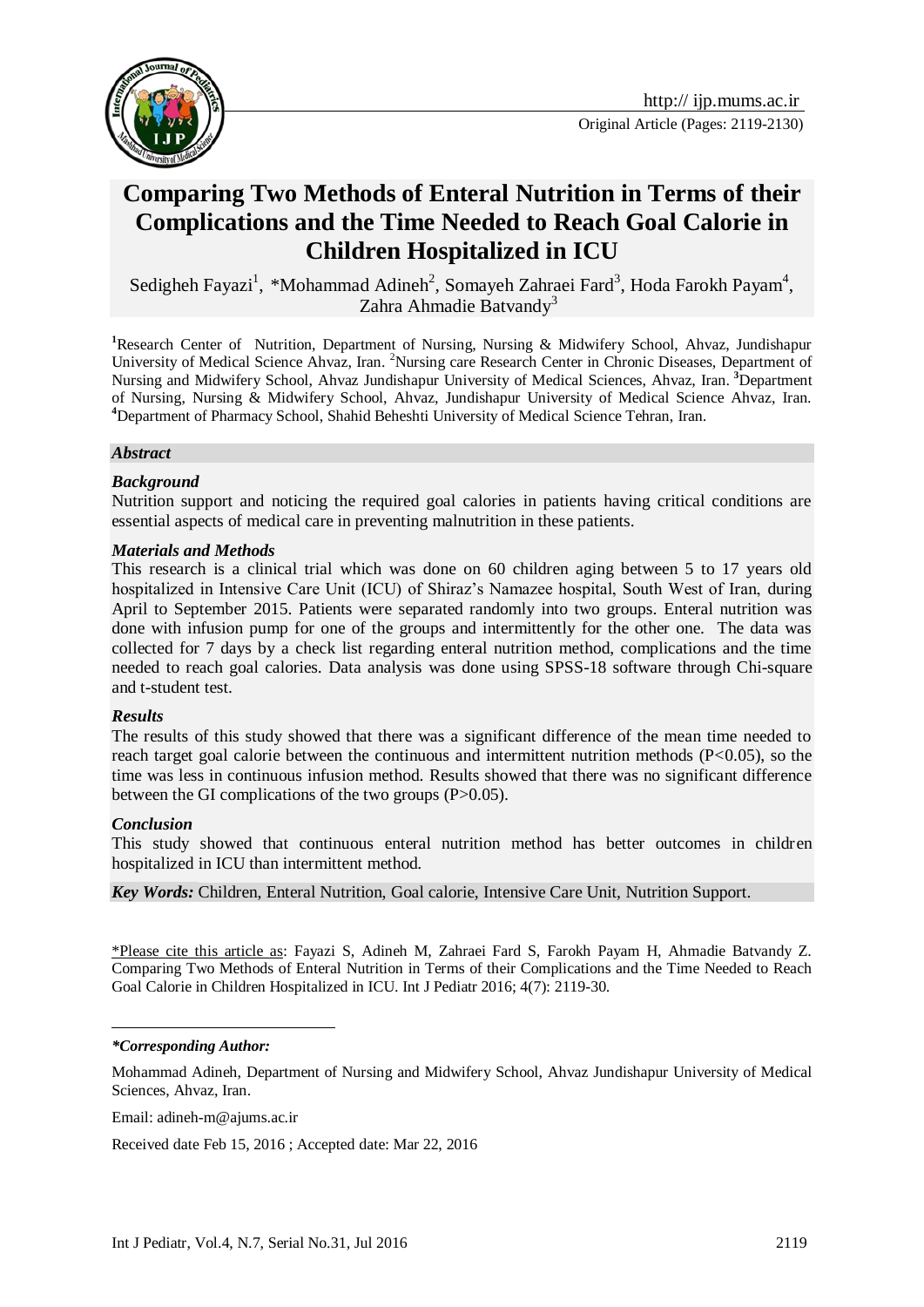## **1- INTRODUCTION**

Long terms experiences have shown that unbalanced nutrition or disorders in digesting, absorbing and metabolism of food, causes appearance of disease due to lack of nutrients(1). On the other hand, most of the diseases regarding infectious disease, traumatic injuries and metabolic disorders cause malnutrition even in patients having desired nutrition support (1). Thus, nutrition is one of the main parts in medical care of hospitalized patients (2), especially those with critical conditions hospitalized in ICU (3). Failure of attention to nutrition and food needs causes catabolism of skeletal muscles and metabolism of fat, also leading to weakness of muscles (10) especially respiratory muscles and long dependence to ventilator machine, disorders in deep breathing and cough and therefore causing infections and pneumonia in these patients (11,12). On the other hand, malnutrition can cause damage to vital organs (3) and decrease the speed of wound healing (12, 13) and therefore increasing the mortality rate of the patients 3.8 time more (14). In addition, this can not only increase the recovery period to 5 days more than normal (13,15), but also inflicts severe emotional loads regarding disappointment and discouragement to patient's family(16) and increase the treatment cost by 50% (3,13). Prolongation of treatment causes the other patients waiting for being hospitalized in ICU not to receive in-time medical care (16, 17).

As described, providing needed nutritional support for reaching goal calorie and reducing catabolism of protein and fat is one of the most important aspects of medical care in patients having critical conditions; and mostly applies to children hospitalized in ICU who receive more stress (18-20). Nutritional support is done inactively whether by enteral or parenteral nutrition. Although the best route of nutrition is oral, but sometimes cannot be

done due to reasons, thus inactive methods are used instead (19-21). Nutrition by tubes (Naso Gastro Tube=NGT or Orophagial Gastro Tube=OGT) which are superior to parenteral nutrition are done for the groups of patients at least having the ability of digestion and absorption of foods (19, 22) who are not able to take the food orally (14, 23-25). Approximately 85-90 percent of hospitalized patients in ICU who need nutritional support are fed through OGT or NGT (20, 26). Generally use of OGT or NGT was expanded from  $20<sup>th</sup>$  century for nutritional support (18, 27) and was preferred to parenteral nutrition, because parenteral nutrition is assumed to be dangerous due to complications such as infection or liver failure (18). Additionally, the cost and complications of enteral nutrition though OGT or NGT are less than parenteral nutrition (28). As an example, using enteral nutrition in a hospital of Sweden had about 357\$ cost benefits (29).

Enteral nutrition is done by two methods of intermittent and continuous. The intermittent method is known, because it is more similar to physiologic status of the body, but some scientists believe that its complications such as food intolerance, diarrhea, aspiration, abdominal distention and vomiting are higher (30). In continuous method, nutrition is done uninterruptedly with pumps (25, 30). This method is known because a small amount of food gradually enters the stomach and may increase food tolerance and reduce the complication (13, 30), but the results of studies which compared the two in terms of tolerance and complications are controversy. For example, there are studies showing that, the speed of reaching goal calorie and the rate of tolerance are higher in patients fed by continuous method and the complications are less(2). Conversely, other studies showed that the time of reaching goal calorie and complications of intermittent method are lower (2). Also,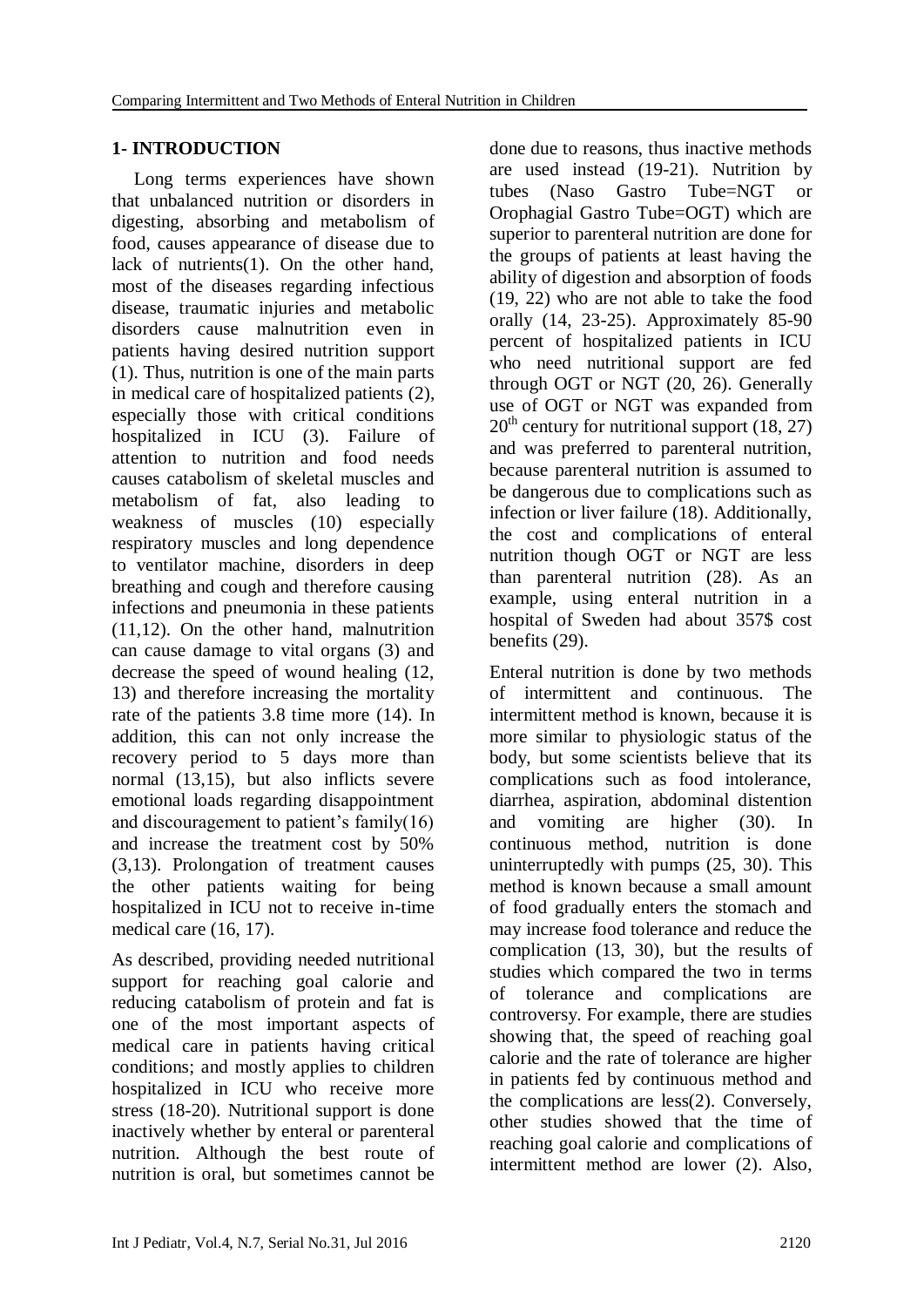some other studies reported no significant difference between these two methods (2). Thus, there is no adequate information to know which method of nutrition is preferred in patients having critical conditions especially for children hospitalized in ICU (31- 33), for example, it was shown in the study of Rabert Hacker et al. In Viscancine that the rate of food tolerance was higher in the group fed by intermittent method and the speed of reaching goal calorie was higher in this group than the group fed by continuous method (P=0.01) (34); but, other study showed that, there was no significant difference in the incidence of complications between the two groups of intermittent and continuous nutrition methods  $(P=0.05)$  (2). Thus, noticing the controversy results of studies comparing enteral nutrition by intermittent and continuous methods and lack of studying on children, this study was performed to compare intermittent and continuous methods of enteral nutrition in terms of reaching goal calorie and their complication (diarrhea and vomiting) in the children hospitalized in ICU Shiraz's Namazee hospital, Iran.

### **2- MATERIALS AND METHODS**

### **2-1. The study design and participants**

This study was a clinical trial which was performed on the children aging 5-17 who were hospitalized in ICU of Shiraz's Namazee hospital, South West of Iran, during April to September 2015. Noticing the criteria of studied units, and inclusion and exclusion criteria and also according to the previous studies and statistic formulas, 60 patients (30 in each group) entered the study by signing informed consent. The sample size was in accordance with the following formula.

$$
n = \frac{(z1_{-\alpha/2} + z_{1-\beta})^2 [p_1(1-p_1) + p_2(1-p_2)]}{(P1-P2)^2}
$$

*Where*,

| $P1 = 0.9$   | $\alpha = 0.05$ | $n_1 = 30$  |
|--------------|-----------------|-------------|
| $P_2 = 0.59$ | $\beta = 0.2$   | $n_2 = 30,$ |

**P1**: The outcome of interest or share in the first group and

**P2**: The outcome of interest or share in the Second group.

Patients were randomly assigned to 1 of *2 groups*: continuous groups and intermittent group nutrition method. If any one time one person of the study units was excluded from the study, the order of the table was preserved and finally, new units were replaced according to the respectively, deleted any of the units. The flow diagram had shown this study briefly (**Figure.1**).

## **2-2. Inclusion and exclusion criteria**

Inclusion criteria included; age between 5- 17 years old, not being able to take food orally, enteral nutrition for at least 7 days, using standard food formula, and exclusion criteria included; active [Gastrointestinal](https://www.google.com/url?sa=t&rct=j&q=&esrc=s&source=web&cd=2&cad=rja&uact=8&ved=0ahUKEwjD273z1abNAhXG6xoKHU3hCEkQFggmMAE&url=http%3A%2F%2Fwww.emedicinehealth.com%2Fgastrointestinal_bleeding%2Farticle_em.htm&usg=AFQjCNHX58hhrxxgsJkPCRAEBNSd4oL59A&sig2=uSYcMFfxkg-DJzrh4k_vFQ) )GI( bleeding at the beginning of nutrition, using nasojejunal tube or gastrostomy or jejunostomy, known disorders in food absorption, history of surgery for removing a part of GI tract and patients who can't elevate the head of their bed for 30 degrees (spinal injuries).

## **2-3. Clinical interventions**

According to physicians order, patient's nutrition was given through pump in group C and intermittently in group I.

In the continuous nutrition method, initiation of nutrition was 20cc per hour. Residual volume of stomach was measured through aspiration by a 60cc syringe every 4 hours. If this volume had been less than 50cc, it meant that the patient tolerated the food, thus 20cc was added every 8 hours till reaching goal calorie. If this volume had been more than 100cc, it was assumed not tolerated, thus nutrition was stopped and after 4 hours the residual volume was rechecked, so that if it was less than 50cc,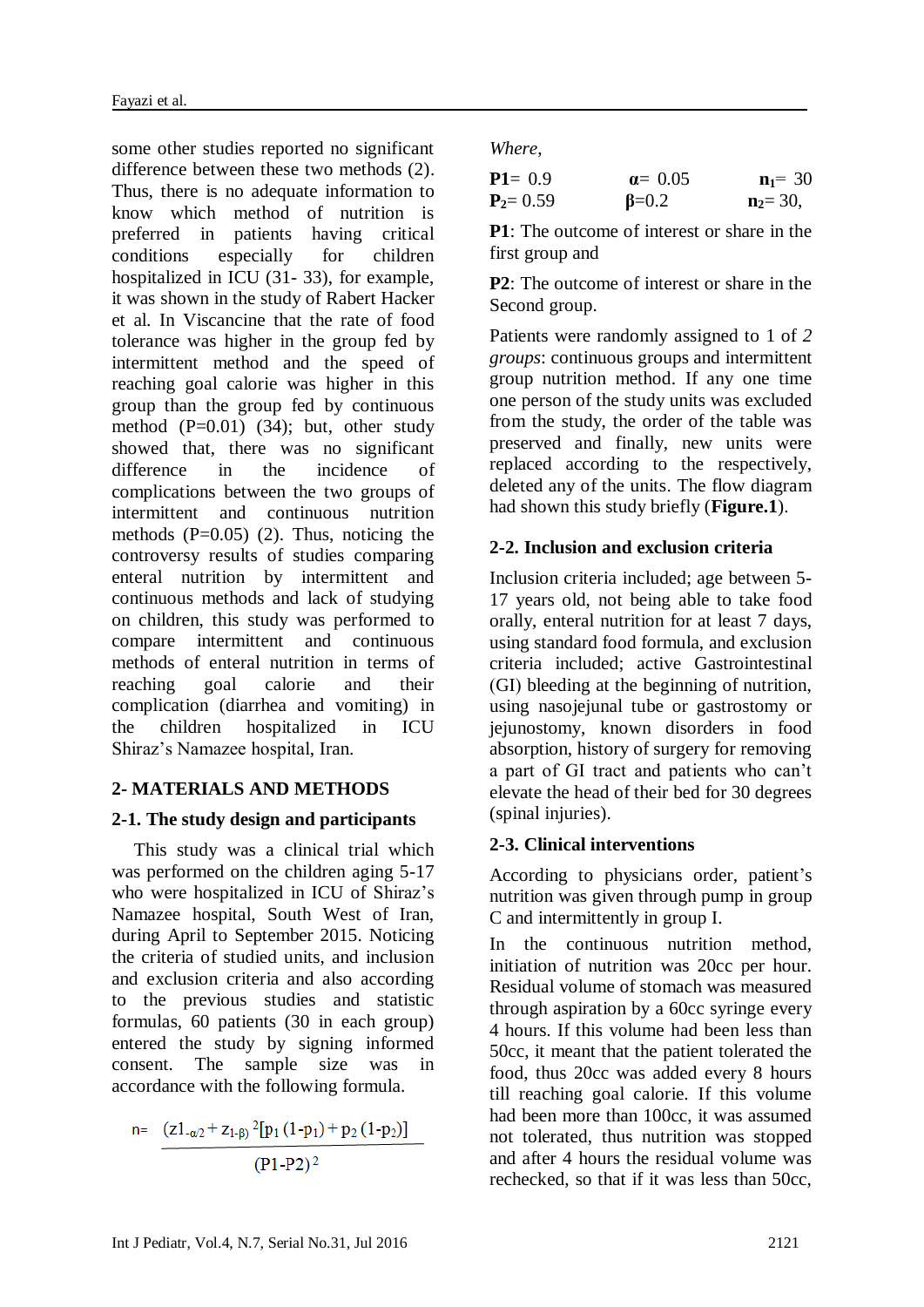nutrition restarted with half of the previous portion and added 10cc every 8 hours if tolerated. But being still high, the nutrition would continue to stop and restart after 4 hours with the previous protocol if tolerated. Food bags are replaced every 48 hours in this method.

In the intermittent nutrition method, initiation of nutrition was 50cc per 4 hours. Residual volume of stomach was measured through aspiration by a 60cc syringe every 4 hours. If this volume had been less than 50cc, it meant that the patient tolerated the food, thus 50cc/4 hours was added every 12 hours till reaching goal calorie. If this volume had been more than 100cc, it was assumed not tolerated, thus nutrition was stopped and after 4 hours the residual volume was rechecked, so that if it was less than 100cc, nutrition restarted with half of the previous portion and added 50cc every 12 hours if tolerated. But being still high, the nutrition would continue to stop and restart after 4 hours with the previous protocol if tolerated.

Following the residual volume being higher than 50cc or not tolerating food, an ampule of metoclopramide was given to both groups every 8 hours on physician's orders. The episodes of not tolerating food and the calorie consumption during 24 hours were recorded in the chart of each day. Thus the days required to reach goal calorie were estimated and episodes of not tolerating food were determined for each patient. During this period, incidents of vomit and diarrhea, duration of hospitalization in ICU and hospital were written everyday as secondary results in the chart of each day. Also, the calorie to which each patient reached in the  $7<sup>th</sup>$  day after initiation of nutrition  $(7<sup>th</sup>$  day is the best day for evaluation of nutrition status) was determined by referring to the chart of that day (1). The duration of hospitalization in ICU and hospital and the date of discharge were determined by the patient's follow up after these 7 days.

## **2-4. Instruments**

In this study, demographic information of the patients such as age, gender, weight and severity of the disease [Acute](https://www.google.com/url?sa=t&rct=j&q=&esrc=s&source=web&cd=4&cad=rja&uact=8&ved=0ahUKEwia3oqc1ZXNAhWFOxQKHUqRApEQFgg4MAM&url=http%3A%2F%2Fclincalc.com%2Ficumortality%2Fapacheii.aspx&usg=AFQjCNEiWaeeWIPP_CQEW18i_zvialhiIQ&sig2=1ob-tBeboZqDdU3C8_XdLg)  [Physiology and Chronic Health Evaluation](https://www.google.com/url?sa=t&rct=j&q=&esrc=s&source=web&cd=4&cad=rja&uact=8&ved=0ahUKEwia3oqc1ZXNAhWFOxQKHUqRApEQFgg4MAM&url=http%3A%2F%2Fclincalc.com%2Ficumortality%2Fapacheii.aspx&usg=AFQjCNEiWaeeWIPP_CQEW18i_zvialhiIQ&sig2=1ob-tBeboZqDdU3C8_XdLg) (APACHEII) score of the time of arrival, drugs (sedatives, opioids and inotropes) and the required goal calorie of each patient being estimated by Harris benedict equation, the incidence of vomiting and diarrhea and the duration of hospitalization in ICU and hospital were determined by using researcher made check list. The check list consisted of two parts; the first part include 3 questions about demographic information (age, gender, weight), the second part include 8 questions about consumable drugs, required goal calorie, incidence of vomiting and diarrhea, food tolerance and the duration of hospitalization in ICU and hospital and APACHE score of the time of arrival. The information of the mentioned check list was prepared based on scientific books and articles and the advice of supervisor and advisor professors and also was given to 10 members of academic staff of nursery and midwifery faculty of Ahvaz Jundishapur University and their opinions were applied in the final version. In this study, the reliability of check list with test-re test a correlation coefficient of 0.92 was confirmed. APACHEII is a severity-of-disease classification system (35), one of several [ICU scoring systems.](https://en.wikipedia.org/wiki/ICU_scoring_systems) It is applied within 24 hours of admission of a patient to an [intensive care unit](https://en.wikipedia.org/wiki/Intensive_care_unit) (ICU): an integer score from 0 to 71 is computed based on several measurements; higher scores correspond to more severe disease and a higher risk of death. The first APACHE model was presented by Knaus et al. in 1981(36).

## **2-5. Ethical Considerations**

This study was approved by the Ethics Committee of Ahvaz Jundishapur University of Medical Science, Iran (ID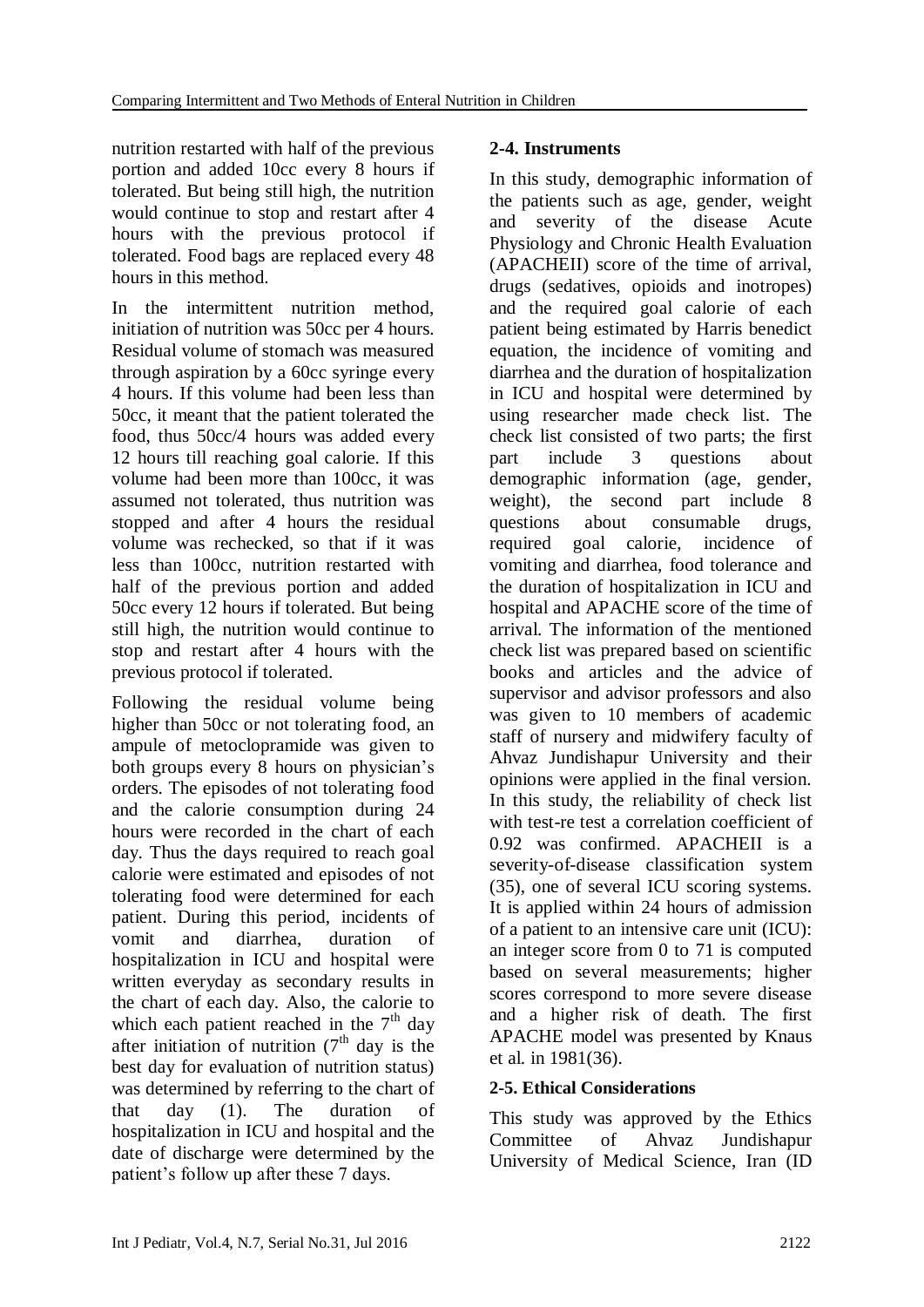number: ETH-176), and registered in the Iranian Clinical Trial Website with the IRCT (IRCT201109287655N1-code). The objectives of the study were explained to all participants and all of them signed a written informed consent and were assured of the confidentiality of their individual information as well as the voluntary nature of participating in the study.

In all stages the researchers were committed to observe the ethical issues in accordance to the Helsinki ethical declaration. After the informed consents were obtained than Parents and the safety of the interventions was confirmed.

Data analysis was performed using SPSS-18 software with use of the descriptive and the Chi-square test was applied to compare the terms of the age, gender, severity of the disease (APACHE score), taking or note taking opioids or inotropic drugs, food tolerance and gastrointestinal complications in two group and the tstudent-test to compare the means of estimated goal calorie, time required to reach goal calorie, consumed calorie in the  $7^{\text{th}}$ day and duration of patients' hospitalization in ICU or hospital in the two group. P-value less than 0.05 were considered.

#### **2.6. Statistical analysis**



 **Fig.1**: The flowchart of study groups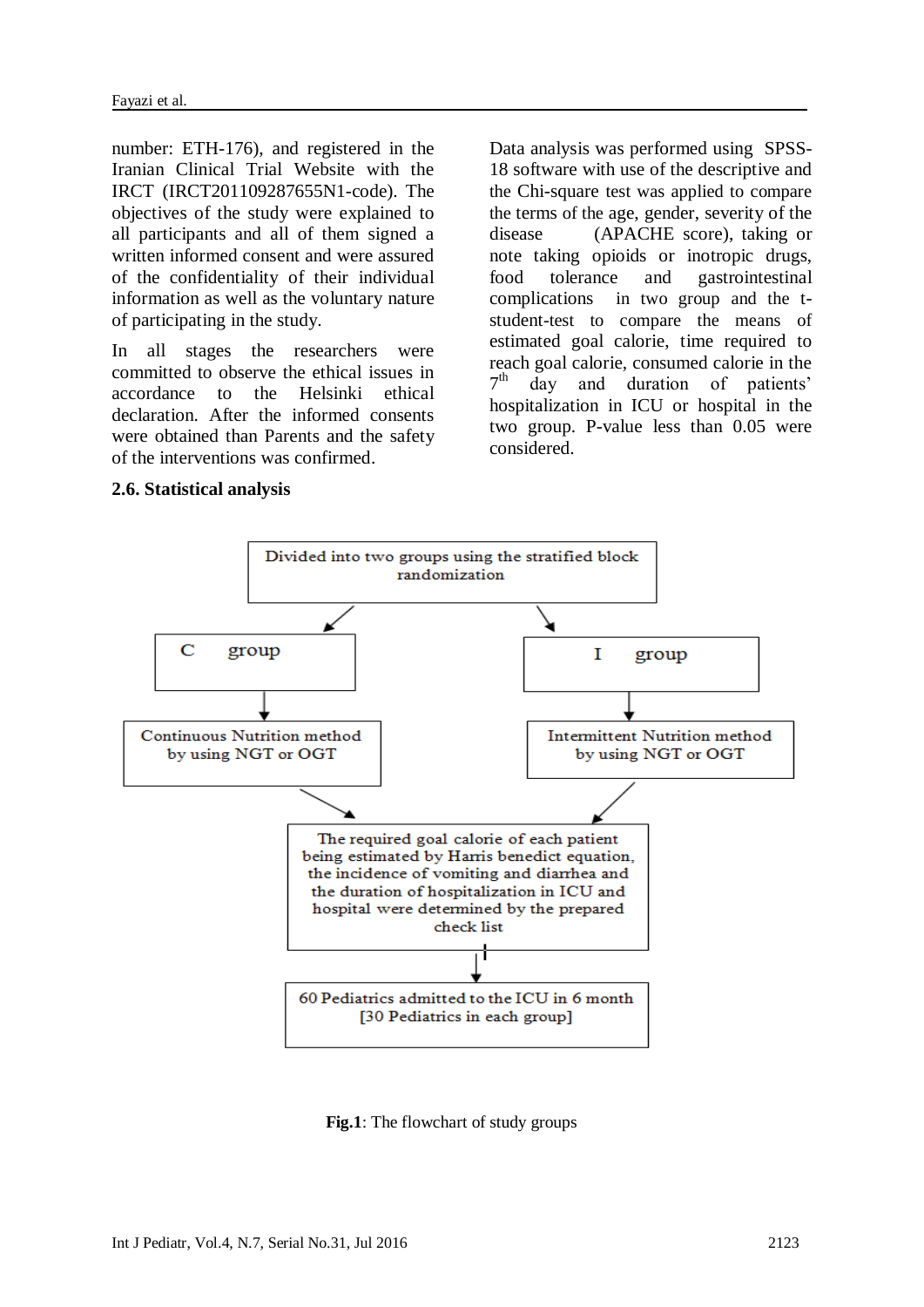#### **3- RESULTS**

Results of the study showed that 70% of subjects in I group and 73.3% in C group were male and 30% of subjects in I group and 26.6% in C group were female. The majority of mean sample age (66.6%) in I group were 11 to 17 years and in C group (36.7%) were 14 to 17 years.

In this study, no significant difference was seen according to Chi-square test between two groups of continuous and intermittent methods in terms of age and gender (**Table.1**). Also, no significant difference was seen according to Chi-square test between two groups of continuous and intermittent methods in terms severity of the disease (APACHE score) and taking or notetaking opioids or inotropic drugs (**Table.1**). In addition, the result of tstudent test showed that there was no significant difference in the mean estimated goal calorie between the nutrition the intermittent flow method group and Nutrition the continuous flow method group (**Table.2**). But the results of t-student test showed that there was a significant difference between the mean

time required to reach goal calorie between the patients fed with continuous and intermittent method (P=0.001) (**Table.3**); so the mean time was less in the group fed by continuous method. Also the result of t-student test showed that there was a significant difference between the two groups in terms of the consumed calorie in the  $7<sup>th</sup>$  day (P=0.001), so the rate of calorie consumption was higher in continuous than the intermittent method (**Table.3**). The result of Chi-square test showed that, there was a significant difference between the rate of food tolerance in continuous and intermittent groups  $(P=0.02)$ , so the food intolerance was higher in intermittent method than continuous. But results of Chi-square showed no significant difference in incidence of GI complications such as vomiting and diarrhea between two groups of continuous and intermittent nutrition methods (**Table.4**). Moreover, the result of t-student test showed no significant difference

between both groups in terms of the mean duration of patients' hospitalization in ICU or hospital (**Table.5**).

| <b>Table1:</b> Frequency distribution and percentages of studied units in terms of age, gender and severity |
|-------------------------------------------------------------------------------------------------------------|
| score of the disease and taking or note taking opioids or inotropic drugs                                   |

|                     |           |                                                                  | Group     |         |           |      |
|---------------------|-----------|------------------------------------------------------------------|-----------|---------|-----------|------|
| Variables           |           | Nutrition the intermittent flow<br>Nutrition the continuous flow |           |         | P-value   |      |
|                     |           | method                                                           |           | method  |           |      |
|                     |           |                                                                  | Frequency | Percent | Frequency |      |
|                     | Male      | 70                                                               | 20        | 73.3    | 22        |      |
| Gender              | Female    | 30                                                               | 10        | 26.7    | 8         | 0.32 |
|                     | $5 - 8$   | 16.7                                                             | 5         | 20      | 6         |      |
|                     | Year      |                                                                  |           |         |           |      |
| Age                 | $8 - 11$  | 16.7                                                             | 5         | 13.3    | 4<br>19   |      |
|                     | year      |                                                                  |           |         |           | 0.96 |
|                     | $11 - 14$ | 33.3                                                             | 10        | 30      |           |      |
|                     | year      |                                                                  |           |         |           |      |
|                     | 14-17     | 33.3                                                             | 10        | 36.7    | 11        |      |
|                     | year      |                                                                  |           |         |           |      |
|                     | $16-20$   | 50                                                               | 15        | 60      | 18        |      |
| <b>APACHE</b>       | $21 - 25$ | 10                                                               | 3         | 20      | 6         | 0.33 |
| II score            | $26 - 30$ | 20                                                               | 6         | 13.3    | 4         |      |
|                     | >30       | 20                                                               | 6         | 6.7     | 2         |      |
| Prescriptio         | No        | 40                                                               | 12        | 60      | 18        |      |
| n narcotic<br>drugs | Yes       | 40                                                               | 12        | 60      | 18        | 0.12 |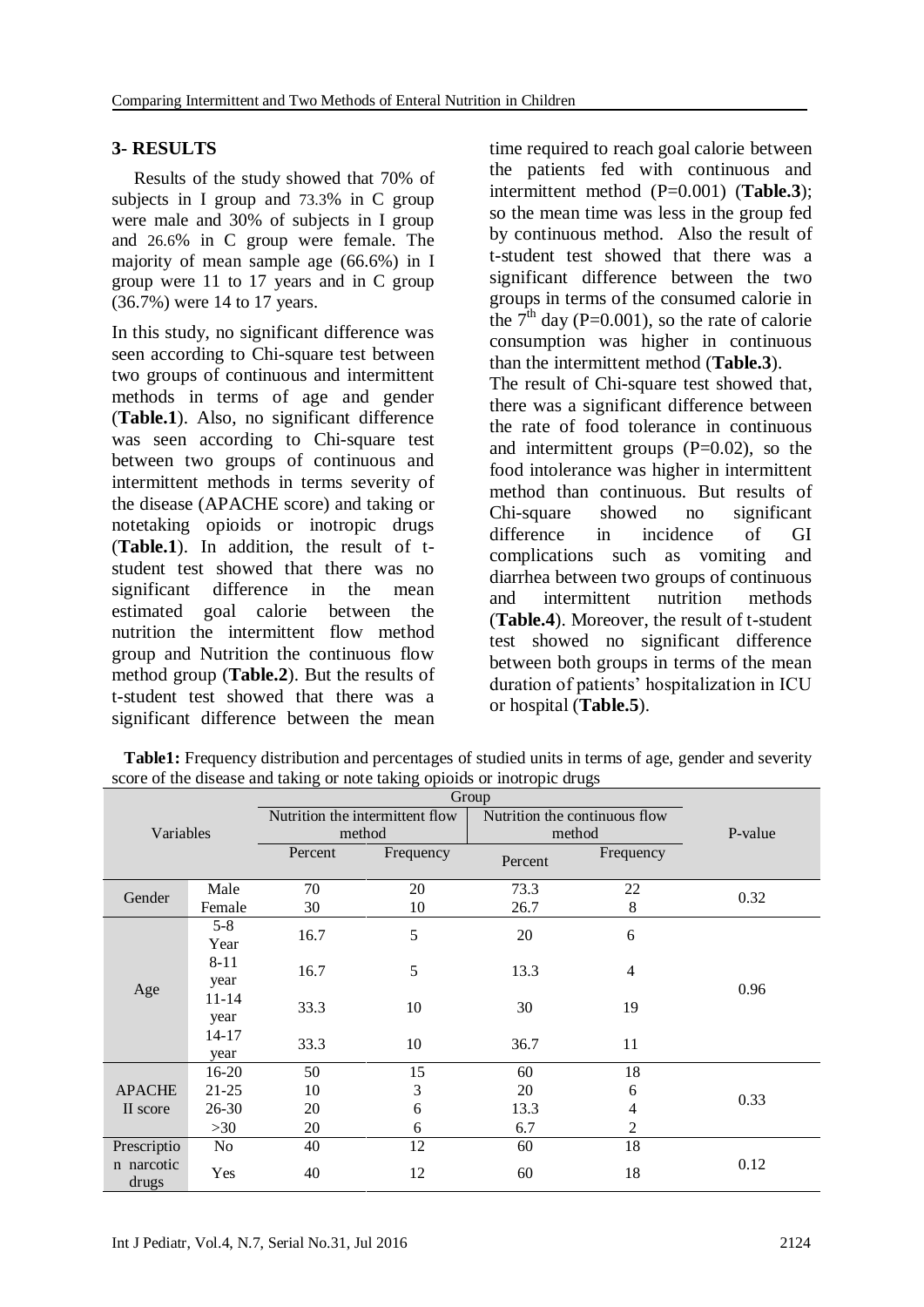**Table 2:** The goal calorie in kilo calories for the two nutritional groups of continuous and intermittent method

| <b>Variables</b>       | Group                                  | Mean(SD)      |    | P-value |
|------------------------|----------------------------------------|---------------|----|---------|
|                        | Nutrition the continuous flow method   | 2150 (305.97) | 30 |         |
| Calorie goal<br>(kcal) | Nutrition the intermittent flow method | 2100 (315.14) | 30 | 0.54    |

SD: Standard Devietion.

**Table 3**: Comparing the mean time needed to reach goal calorie and the mean consumed calorie in the 7<sup>th</sup> days for continuous and intermittent method groups

| Variables                                                | Group                                                   | Mean $(SD)$      | P-value |
|----------------------------------------------------------|---------------------------------------------------------|------------------|---------|
| Time needed to reach                                     | Nutrition the continuous<br>3.17(1.56)<br>flow method   |                  | 0.001   |
| goal calorie (day)                                       | Nutrition the intermittent<br>4.35(0.98)<br>flow method |                  |         |
| The mean consumed<br>calorie (Kcal) in the $7th$<br>days | Nutrition the continuous<br>flow method                 | 2090.33 (427.31) |         |
|                                                          | Nutrition the intermittent<br>flow method               | 1777 (460.26)    | 0.008   |

SD: Standard Devietion.

**Table-4**: Comparing frequency distribution and percentage of studied units in terms of incidence of intolerance food, diarrhea and vomiting between the continuous method and intermittent method group

|                                  |                                              | Yes     |           | N <sub>O</sub> |           |         |
|----------------------------------|----------------------------------------------|---------|-----------|----------------|-----------|---------|
| Variables                        | Group                                        | Percent | Frequency | Percent        | Frequency | P-value |
| Diarrhea                         | Nutrition the<br>continuous flow<br>method   | 60      | 18        | 40             | 12        |         |
|                                  | Nutrition the<br>intermittent<br>flow method | 46.7    | 14        | 53.3           | 16        | 0.31    |
|                                  | Total                                        | 53.3    | 32        | 46.7           | 28        |         |
| Vomiting                         | Nutrition the<br>continuous flow<br>method   | 16.7    | 5         | 83.3           | 25        |         |
|                                  | Nutrition the<br>intermittent<br>flow method | 16.7    | 5         | 83.3           | 25        | 0.1     |
|                                  | Total                                        | 16.7    | 10        | 83.3           | 25        |         |
| Incidence of<br>intolerance food | Nutrition the<br>continuous flow<br>method   | 30      | 9         | 70             | 21        |         |
|                                  | Nutrition the<br>intermittent<br>flow method | 40      | 18        | 40             | 12        | 0.02    |
|                                  | Total                                        | 45      | 27        | 55             | 33        |         |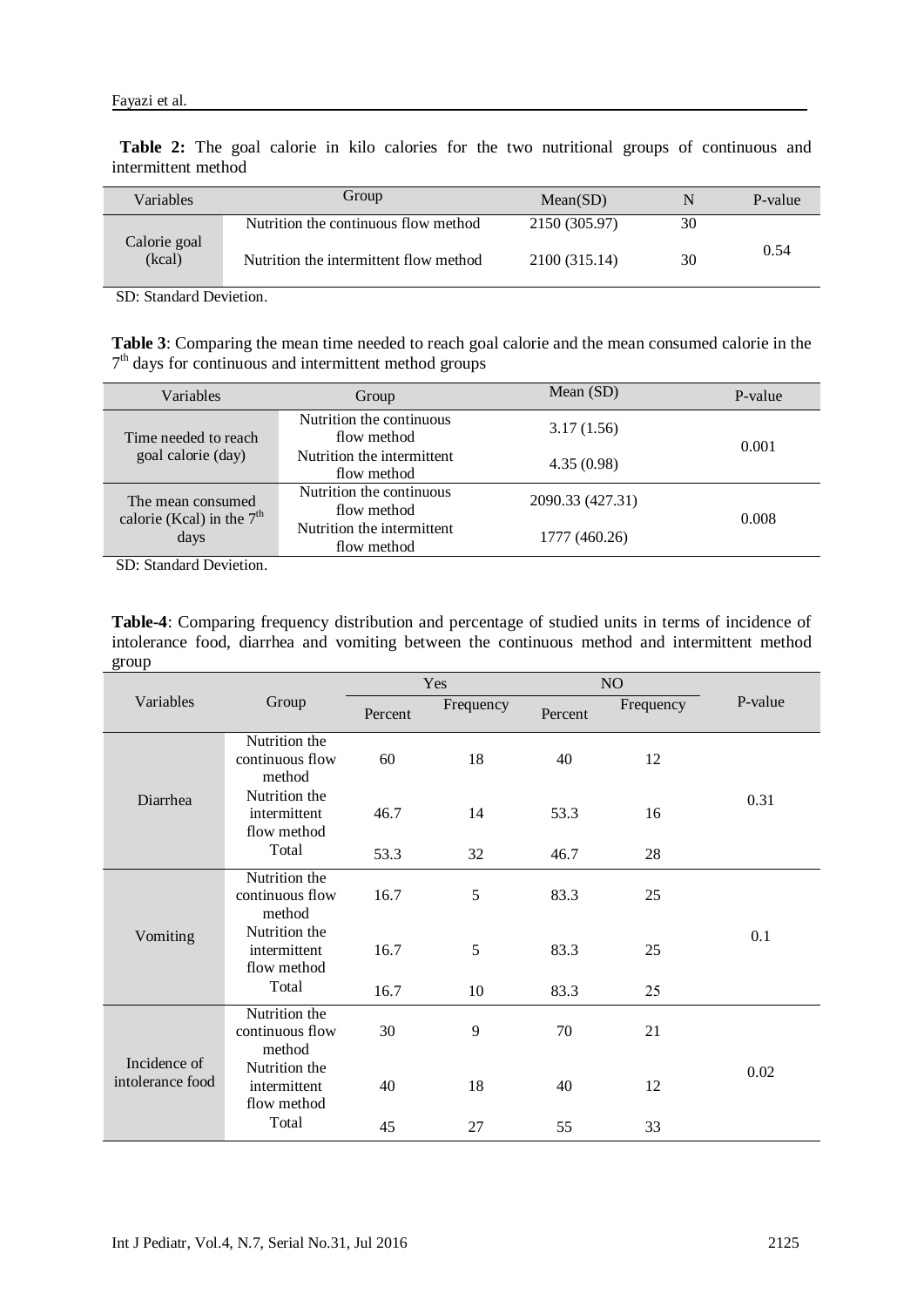| Variables                                                    | Group                                     | Mean $(SD)$   | P-value |  |
|--------------------------------------------------------------|-------------------------------------------|---------------|---------|--|
| duration of patients'<br>hospitalization in ICU<br>(day)     | Nutrition the continuous<br>flow method   | 15.77 (8.05)  | 0.31    |  |
|                                                              | Nutrition the intermittent<br>flow method | 18.87 (14.35) |         |  |
| duration of patients'<br>hospitalization in<br>hospital(day) | Nutrition the continuous<br>flow method   | 20.77(9.01)   | 0.67    |  |
|                                                              | Nutrition the intermittent<br>flow method | 22.1(14.5)    |         |  |

**Table-5**: Comparing the mean duration of patients' hospitalization in ICU and mean time duration of patients' hospitalization in hospital in days for continuous method and intermittent method group

### **4- DISCUSSION**

Results containing lack of significant difference between both groups of continuous and intermittent nutrition methods in terms of age, gender, severity of the disease (APACHE score), taking or note taking opioids or inotropic drugs and estimated goal calorie eliminates the effectiveness of these parameters in the outcome of this study.

Results showed that there was a significant difference in terms of mean time needed to reach goal calorie in patients fed between continuous method and intermittent method group. The mean time to reach goal calorie was lower in continuous than intermittent group which is consistent to the result of Rhoney et al. study who evaluated food tolerance in two groups of continuous and intermittent nutrition methods  $(P<0.05)$   $(37)$ . But is not consistent to the study of Hacker R et al. who compared the methods of continuous and intermittent enteral nutrition (38), as in their study the patients fed by intermittent method reached sooner to the goal calorie (P<0.05). May be that's because the residual volume considered for food intolerance in hacker's was different from the present study (It was considered 200cc in hacker's study); on the other hand, the sample size of hacker's study was 2.5 times more than the present study. Moreover the speed and amount of changing the formula were different for both groups in hacker's study than ours.

Results showed that, there was a significant difference between methods of continuous and intermittent nutrition of patients in terms of consumed calorie in the  $7<sup>th</sup>$  day. The amount of consumed calorie was more in the continuous method. This finding is in consistent to the study of Rhoney et al. (37). In which patients who received continuous nutrition consumed more calorie  $(P<0.05)$ . But this finding was not consistent to the study of Chen et al. (33) who evaluated the effects of continuous and intermittent nutrition methods. In the study of Yuchin, patients who received intermittent enteral nutrition consumed more calories (P<0.05). The reason of this difference may be due to the fact that, the residual volume considered in Yuchin study was 60cc; also, the speed and amount of increasing formula was different for both groups in Yuchin study than ours.

Results showed that food tolerance of children fed with continuous enteral nutrition method was higher than children given intermittent enteral nutrition. This finding was consistent to the study of Rhonet et al. (37). The episodes of food intolerance reported were fewer in Rhoney's study for continuous group (P<0.05); also this finding is consistent to the study of Steven et al. (39) who evaluated the effects of continuous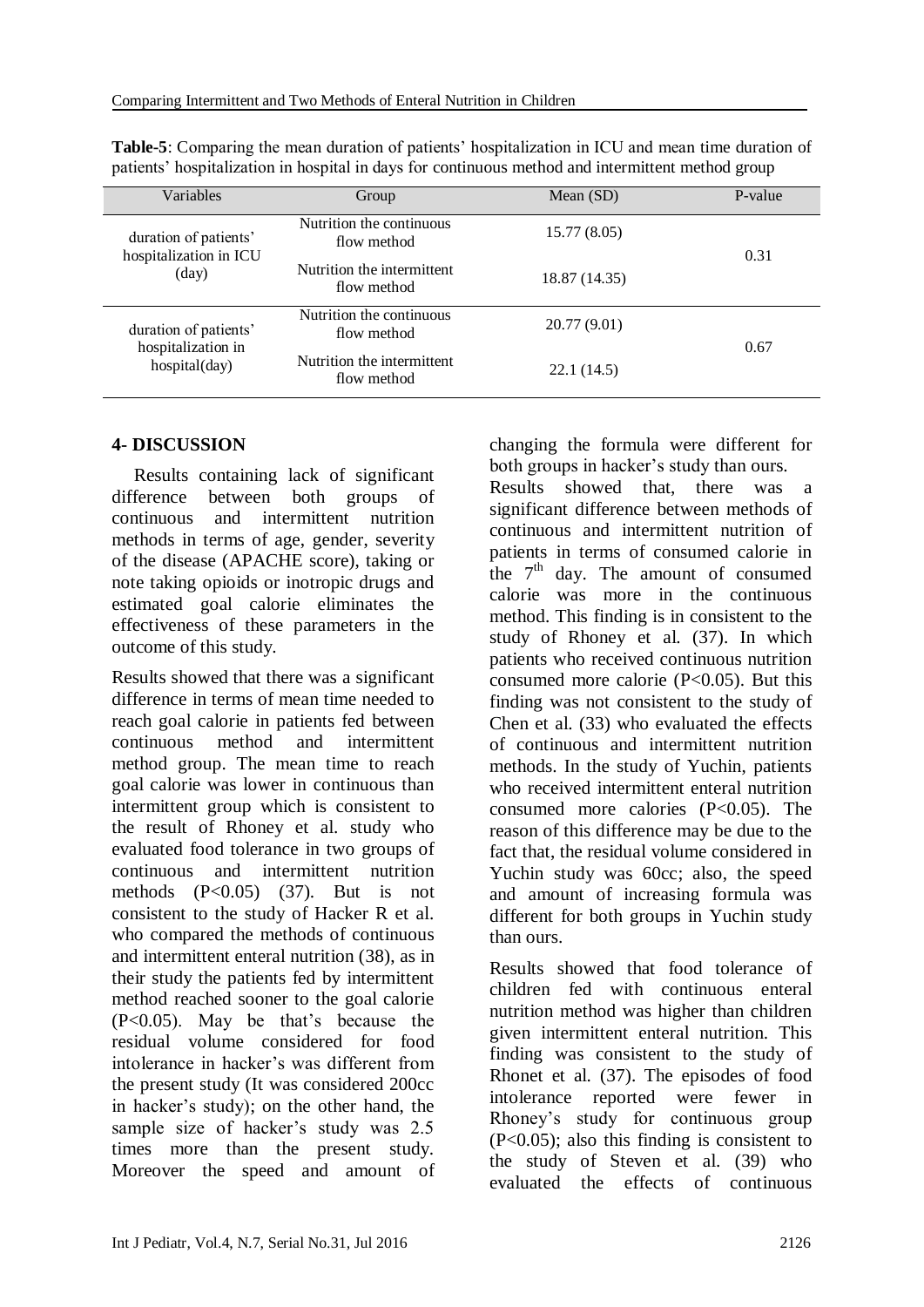nutrition in improving enteral nutrition, in which the episodes of food intolerance was significantly higher in the intermittent nutrition group  $(P<0.05)$ . But this finding of the present study is not consistent to the results of Yuchin et al. study (33) in which food tolerance of the intermittent nutrition groups was significantly fewer than continuous group (P<0.05). The reason of this difference may be the same as explained for consumed calorie of the  $7<sup>th</sup>$ day. According to the results, it can be concluded that patients have fewer episodes of food intolerance in continuous nutrition method.

The results of this study showed that there was no a significant difference between the two groups of continuous and intermittent method in terms of the rate of GI complication incidence (diarrhea). This finding is consistent to the study of Hacker et al. (38) and the result of Cample et al. study (2) that compared enteral nutrition support with method of continuous and intermittent nutrition in studied units of Cats. In these studies, there was no significant difference in the incidence of diarrhea for continuous nutrition group compared to the intermittent nutrition, but this finding is non-consistent to the studies of Hibert et al. (40) who compared enteral nutrition support by continuous and intermittent methods in patients suffering from burns with critical conditions  $(P<0.05)$  and with Shekon et al.  $(41)$  who compared enteral nutrition support by continuous and intermittent methods in elderly patients having critical conditions (P<0.05) and neither with the results of the Steven et al. study (39).

In the mentioned studies, the incidence of diarrhea in continuous group was significantly fewer than intermittent group. But in the study of Tailor et al. that was done to determine the effect of enteral nutrition by continuous method in patients having critical conditions, the incidence of diarrhea was more in patients fed by continuous method than intermittent (42). May be the definition of diarrhea to be the changes in bowel habit or changes in the consolidation of faces have been effective in these outcomes. Also we cannot ignore the type of used formula, because the formula used in the present study was made in Iran which was different to the formula used in the world. Besides, patients were more homogenized in Hibert and Shakon's study, as the study was performed only on burnt patients in Hibert's and on elderlies in Shekon.

Results showed that there was no significant difference in the incidence of GI complication (Vomiting) between the two groups of continuous and intermittent nutrition. This finding is consistent to the studies of Hacker et al. (38), Campel et al. (2) and Sepra et al. (28), whom they compare enteral nutrition support by two methods of continuous and intermittent in patients having critical conditions.

At the end, results showed no significant difference between the two groups (continuous method and intermittent method group) in terms of the duration of hospitalization in ICU and hospital, so that this period can be considered the same for both groups. This finding is not consistent with the results of Chen et al. (33).

### **4-1. Limitations of the study**

In nutrition the continuous flow method, food is placed in special bags at room temperature for some time, for this reason, there was the possibility of bacterial growth in this bags. So the bags were replaced every 48 hours and Patient Each food bag was given to a patient within maximum 4 hours.

## **5. CONCLUSION**

Continuous method of the nutrition in children by using of infusion pumps through NGT or OGT methods decreases mean time to reach goal calorie and increases consumed calorie and food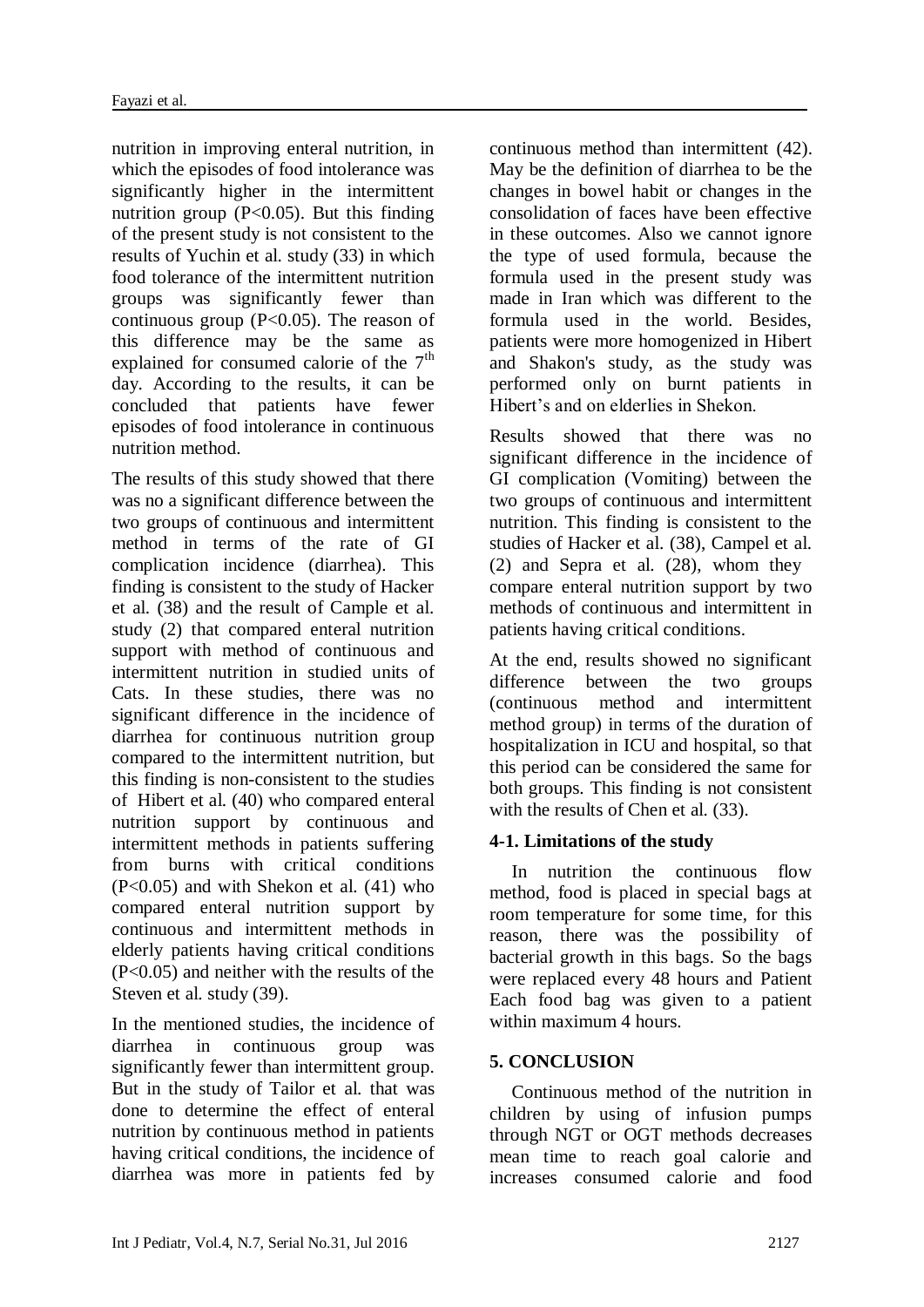tolerance. This result has similar results as adolescents and noticing the simplicity and positive results of this method such as increasing food tolerance, the finding of this study can be given to the medical staff especially nurses as a practical guideline for using these methods.

### **6- CONFLICT OF INTEREST**

The authors had not any financial or personal relationships with other people or organizations during the study. So there was no conflict of interests in this article.

### **7-ACKNOWLEDGMENTS**

This study is part of a student thesis for obtain a master's degree in nursing. We appreciate all family members and nursing staff for participation in this study, and also appreciate Deputy of Research and Technology of Ahvaz Jundishapur University of Medical Science. This study was approved and supported by Deputy of Research and Technology of Ahvaz Jundishapur University of Medical Science.

## **8- REFERENCES**

1. [Wang Y](http://www.ncbi.nlm.nih.gov/pubmed/?term=Wang%20Y%5BAuthor%5D&cauthor=true&cauthor_uid=24739731). Nutritional screening and assessment in critically ill children. [Zhonghua](http://www.ncbi.nlm.nih.gov/pubmed/24739731)  [Er Ke Za Zhi.](http://www.ncbi.nlm.nih.gov/pubmed/24739731) 2014; 52(2):152-5.

2. Campbell JA, Jutkowitz LA, Santoro KA, Hauptman JG, Holahan ML, Brown AJ. Continuous versus intermittent delivery of nutrition via nasoenteric feeding tubes in hospitalized canine and feline patients: 91 patients (2002–2007). Journal of Veterinary Emergency and Critical Care 2010;20(2):232- 6.

3. Hartman C, Shamir R, Hecht C, et al. Malnutrition screening tools for hospitalized children[J]. Curr Opin Clin Nutr Metal Care. 2012; 15: 303- 309.

4. Wong S, Graham A, Hirani SP. Validation of the Screening Tool for the Assessment of Malnutrition in Pediatrics (STAMP) in patients with spinal cord injuries (SCIs)[J]. Spinal Cord 2013; 51: 424- 429.

5. Rice TW, Mogan S, Hays MA, Bernard GR, Jensen GL, Wheeler AP. Randomized trial of initial trophic versus fullenergy enteral nutrition in mechanically ventilated patients with acute respiratory failure. Critical care medicine 2011; 39(5):67- 74.

6. Wiskin AE, Owens DR, Cornelius VR. Pediatrics nutrition risk scores in clinical practice: children with inflammatory bowel disease [J]. J Hum Nutr Diet 2012; 25: 319- 322.

7. Corkins MR, Griggs KC, Groh-Wargo S, et a. Standards for nutrition support: pediatric hospitalized patients [J]. Nutr Clin Pract 2013; 28: 263- 276.

8. Alberda C, Gramlich L, Jones N, Jeejeebhoy K, Day AG, Dhaliwal R. The relationship between nutritional intake and clinical outcomes in critically ill patients: results of an international multicenter observational study. Intensive care medicine 2009;35(10):1728-37.

9. Lorente L, Lecuona M, Jimenez A, Lorenzo L, Roca I, Cabrera J, et al. Continuous endotracheal tube cuff pressure control system protects against ventilatorassociated pneumonia. Critical care (London, England). 2014;18(2):R77.

10. Heidegger CP, Graf S, Thibault R, Darmon P, Berger M, Pichard C. Supplemental parenteral nutrition (SPN) in intensive care unit (ICU) patients for optimal energy coverage: improved clinical outcome [abstract]. Intensive Care Med J 2011;37(Suppl 1):S107.

11. Jackson AA, Johnson M, Durkin K. Body composition assessment in nutrition research: value of BIA technology [J]. Eur J Clin Nutr 2013; 67Suppl 1: S71- S78.

12. Marshall AP, West SH. Enteral feeding in the critically ill: are nursing practices contributing to hypocaloric feeding? Intensive & critical care nursing : the official journal of the British Association of Critical Care Nurses 2006;22(2):95-105.

13. Zamberlan P, Delgado AF, Leone C. Nutrition therapy in a pediatric intensive care unit: indications, monitoring, and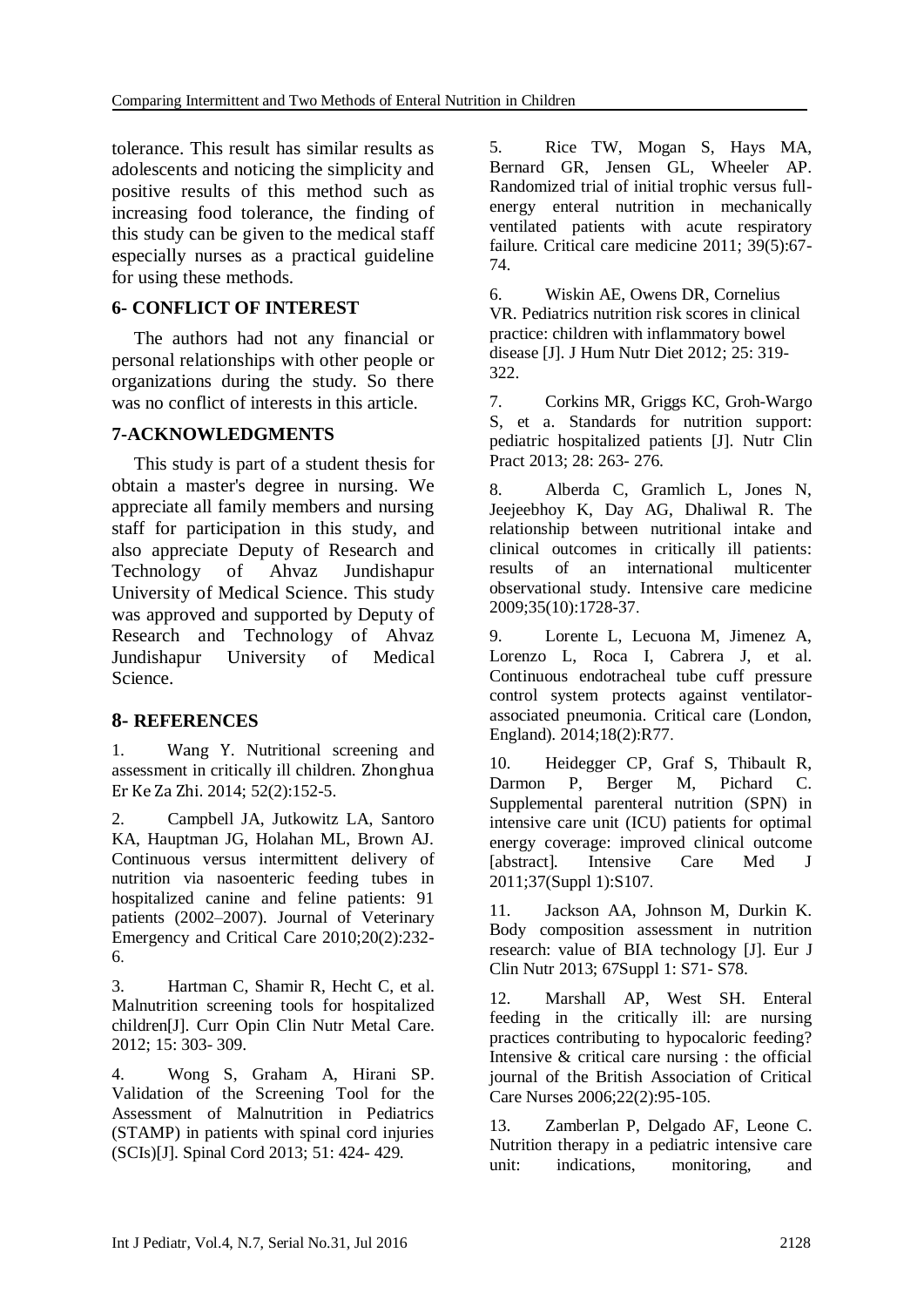complications [J]. JPEN J Parenter Enteral Nutr 2011; 35: 523-29.

14. Heyland DK, Dhaliwal R, Jiang X, Day AG. Identifying critically ill patients who benefit the most from nutrition therapy: the development and initial validation of a novel risk assessment tool. Critical care (London, England). 2011;15(6):R268.

15. Singer P, Berger MM, Van den Berghe G, Biolo G, Calder P, Forbes A, et al. ESPEN Guidelines on Parenteral Nutrition: intensive care. Clinical nutrition (Edinburgh, Scotland). 2009;28(4):387-400.

16. Wischmeyer PE, Heyland DK. The future of critical care nutrition therapy. Critical care clinics 2010;26(3):433-41, vii.

17. Lim SL, Tong CY, Ang E, Lee EJ, Loke WC, Chen Y, et al. Development and validation of 3-Minute Nutrition Screening (3- MinNS) tool for acute hospital patients in Singapore .Asia Pacific journal of clinical nutrition 2009;18(3):395-403.

18. Casaer MP, Mesotten D, Hermans G, Wouters PJ, Schetz M, Meyfroidt G, et al. Early versus Late Parenteral Nutrition in Critically Ill Adults. New England Journal of Medicine 2011;365(6):50-60.

19. Urden LD, Stacy KM, Lough ME. Critical Care: Nursing Diagnosis and Management: Elsevier/Mosby; 2013.

20. Vermilyea S, Slicker J, El-Chammas K. Subjective global nutritional assessment in critically ill children [J]. JPEN J Parenter Enteral Nutr 2013; 37: 659-66.

21. Lama MoreRA, Moráis LópezA, Herrero ÁlvarezM. Validation of a nutritional screening tool for hospitalized pediatric patients[J]. Nutr Hosp 2012; 27: 1429-36.

22. Kutsogiannis J, Alberda C, Gramlich L, Cahill NE, Wang M, Day AG, et al. Early use of supplemental parenteral nutrition in critically ill patients :results of an international multicenter observational study. Critical care medicine 2011;39(12):2691-9.

23. Jensen GL, Mirtallo J, Compher C, Dhaliwal R, Forbes A, Grijalba RF, et al. Adult starvation and disease-related malnutrition: a proposal for etiology-based diagnosis in the clinical practice setting from

the International Consensus Guideline Committee. JPEN Journal of parenteral and enteral nutrition 2010;34(2):156-9.

24. de Souza Menezes F, Leite HP, Koch Nogueira PC. Malnutrition as an independent predictor of clinical outcome in critically ill children[J]. Nutrition 2012; 28: 267- 70.

25. Rai SS, O'Connor SN, Lange K, Rivett J, Chapman MJ. Enteral nutrition for patients in septic shock: a retrospective cohort study. Critical care and resuscitation : journal of the Australasian Academy of Critical Care Medicine 2010;12(3):177-81.

26. McClave SA, Martindale RG, Vanek VW, McCarthy M, Roberts P, Taylor B, et al. Guidelines for the Provision and Assessment of Nutrition Support Therapy in the Adult Critically Ill Patient: Society of Critical Care Medicine (SCCM) and American Society for Parenteral and Enteral Nutrition (A.S.P.E.N.). JPEN Journal of parenteral and enteral nutrition 2009;33(3):277-316.

27. Harkness L. The History of Enteral Nutrition Therapy. Journal of the American Dietetic Association 2013;102(3):399-404.

28. Serpa LF, Kimura M, Faintuch J, Ceconello I. Effects of continuous versus bolus infusion of enteral nutrition in critical patients. Revista do Hospital das Clinicas 2003;58(1):9-14.

29. Pichard C, Thibault R, Heidegger C-P, Genton L. Enteral and parenteral nutrition for critically ill patients :A logical combination to optimize nutritional support. Clinical Nutrition Supplements. 2009;4(1):3-7.

30. Bowling TE, Cliff B, Wright JW, Blackshaw PE, Perkins AC, Lobo DN. The effects of bolus and continuous nasogastric feeding on gastro-oesophageal reflux and gastric emptying in healthy volunteers: a randomised three-way crossover pilot study. Clinical nutrition (Edinburgh, Scotland). 2008;27(4):608-13.

31. Singer P, Anbar R, Cohen J, Shapiro H, Shalita-Chesner M, Lev S, et al. The tight calorie control study (TICACOS): a prospective, randomized, controlled pilot study of nutritional support in critically ill patients. Intensive care medicine 2011;37(4):601-9.